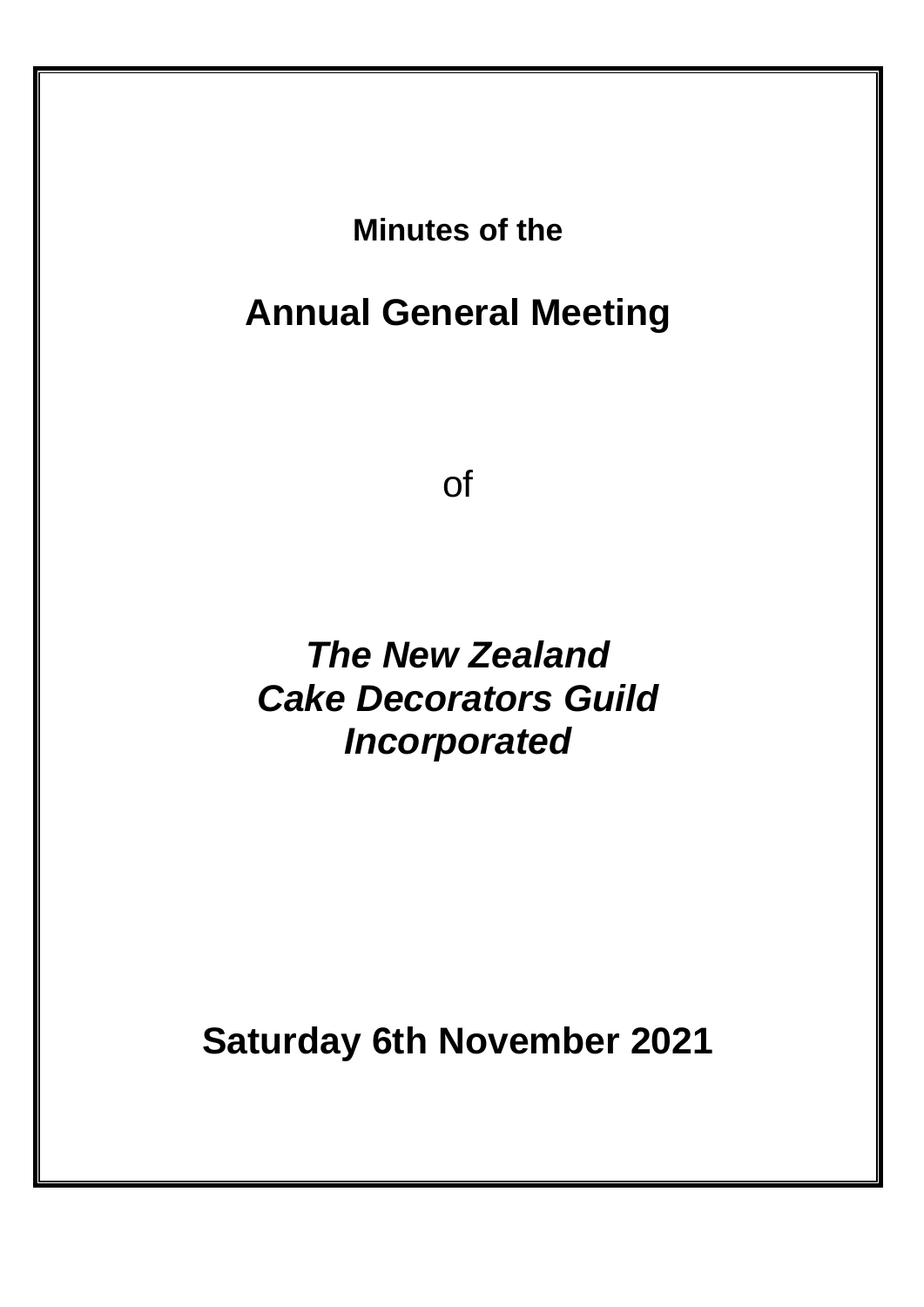#### **Held on Friday 6 th November 2020 1.30pm Online via Zoom**

#### **Welcome**

*President* – Welcome on behalf of the Executive Committee it is a privilege to welcome all delegates and observers to the 35th Annual General Meeting of the New Zealand Cake Decorators Guild Incorporated. Of our 34 branches we are represented here today from 24 branches, 10 branches are not represented.

I now ask that we observe a few moments silence to acknowledge those who have suffered illness and bereavement this year.

Thank you.

#### **Apologies**

I now call for apologies.

*Secretary* – Greg Corbitt, Canterbury, Faye King, South Canterbury, Eastern Southland, apologies from the branch, Glenn Nicholson, Whangarei

*President* – Are there any other apologies please? May I have a mover for apologies be to accepted?

Aoraki, Ellie Stewart / Redwood, Julie Ede / Carried

#### **Selection of Scrutineers.**

As we are using the Zoom polling function this year we have no need to call for Scrutineers.

#### **Minutes**

Minutes of the previous AGM have been distributed to all branches.

*Secretary* - I move that the Minutes of the AGM of NZCDG Inc held on the 6th November 2020 be taken as read.

*President* - Can we have a seconder please?

Sharlene Fraser, Secretary / Jane Sparnon, Waitakere / Carried

Are there any amendments to last year's AGM minutes? - No - Thank you.

*Secretary -* I move that the Minutes of the meeting held on the 6th of November 2020 be approved and adopted as a true and correct record.

Sharlene Fraser, Secretary / Jane Sparnon, Waitakere / Carried

Are there any matters arising from the minutes? No.

President – Sharlene, would you present the correspondence, please?

#### **Correspondence since November 2020**

**Inwards** Napier **Napier** 2008 **Napier** 2008 **Discussion Point** NZCDG Inc. President Annual Report Magazine Editor **Annual Report** Annual Report Judges Co-ordinator **Annual Report** 

President **Approved AGM Minutes 2020** Nominations & Profiles Executive Nominations & Profiles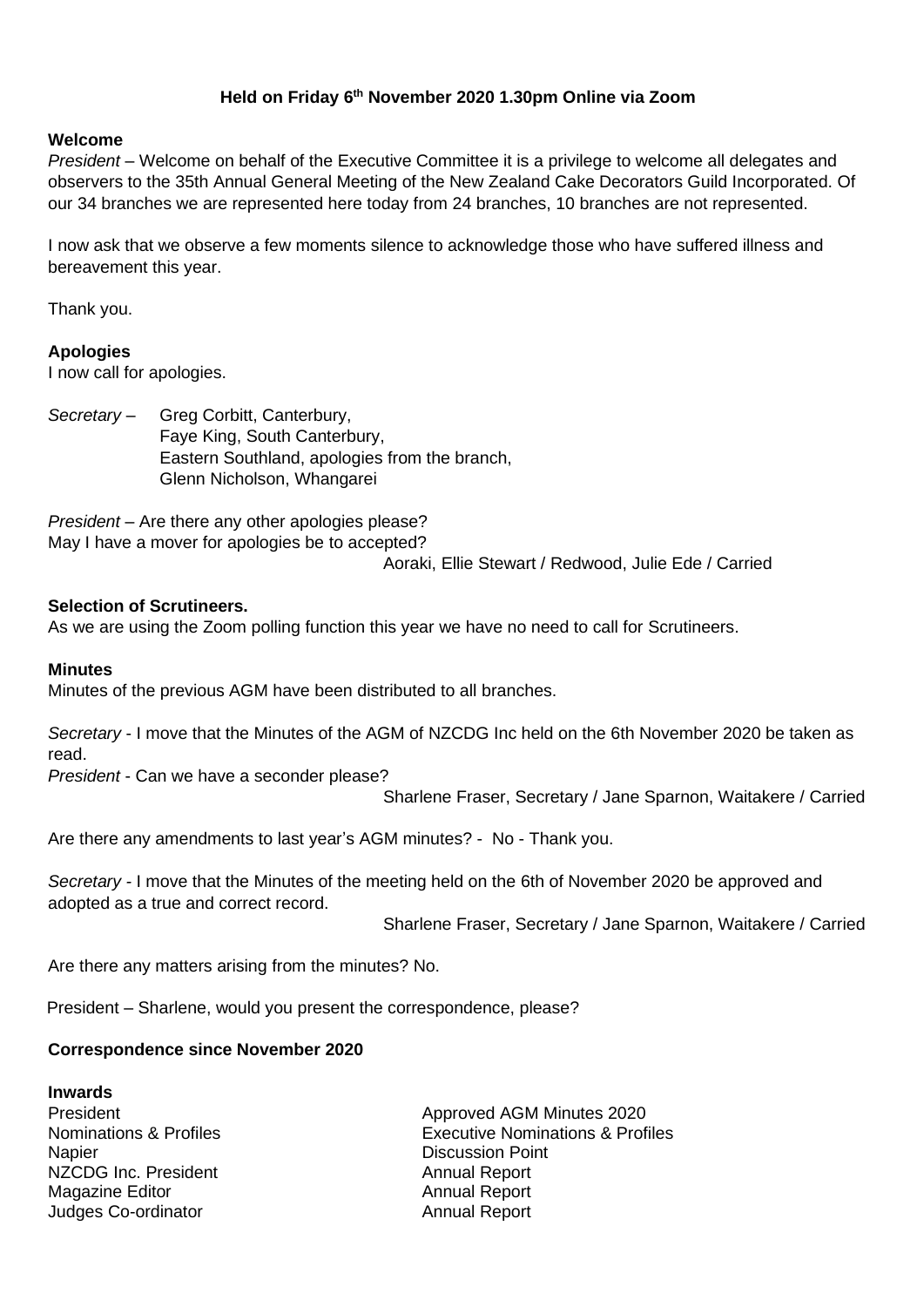| <b>Outwards</b>              |                                                     |
|------------------------------|-----------------------------------------------------|
| <b>President</b>             | AGM Minutes 2020 for approval                       |
| All Exec, Branch Secretaries | 2021 AGM Agenda, Executive Nominations, Treasurer's |
|                              | Report & Guidelines for Delegates, EOY Financial    |
|                              | Accounts                                            |
| Lone Members                 | AGM Agenda & EOY Financial Accounts                 |
| All Exec, Branch Secretaries | Change of AGM to Zoom                               |
| All Exec, Branch Secretaries | Change of AGM from Friday to Saturday morning       |

I move that the Outwards Correspondence be confirmed, and the Inwards Correspondence be received. Sharlene Fraser, Secretary / Julie Ede, Redwood / Carried

#### **Matters arising from the correspondence.**

*President* - Are there any matters arising from the correspondence? No. There are no matters arising from the correspondence.

#### **Financial Report**

The reviewed Financial Report for the year to the 30<sup>th</sup> of June 2021 has been distributed to all branches.

*Treasurer* - I move that the Financial Report of the New Zealand Cake Decorators Guild Inc for the 12 months to 30<sup>th</sup> June 2021 be adopted.

Helen Corder, Treasurer / Julie Ede, Redwood / Carried

*President* - Branches wishing to ask questions at the AGM regarding the Financial Reports were requested to pre-advise our treasurer before the 20<sup>th</sup> of October 2021. No questions have been received. Are there any questions? No.

*President* –Are there any other matters arising from the Financial Report? No.

*Redwood, Julie Ede –* I would just like to thank Helen for a really great job she has done this year. It was really appreciated by everybody.

*Helen –* Thank you very much. *President -* Thank you Julie.

The Executive Committee has recommended to all branches that the Subscription for the year commencing 1 April 2022 be increased from \$40 to \$45 for general members and lone members, and overseas members to be increased from \$65. Would anyone like to comment before we vote?

*Horowhenua, Judy Brunning* – Against – We have discussed this at our meeting and are against any more rises, we are losing members now because of financial constraints. So that's just Horowhenua's opinion.

*Franklin, Debbie Turner* – Against – We would actually agree with Horowhenua. We don't think we should put it up any further with members declining. We would like to keep things for this year to see if we can consolidate what we have got before anything goes up and with lockdown, we haven't seen anyone since August, July.

*Highland, Kay Raw* – Against – We don't support the raise in the subs because in view of the economy at the moment we have a lot of people struggling and we don't want to lose any members.

*New Plymouth, Glenys Hargraves* – Against – We also don't support the rise because of the cost and with members being with Covid at the moment and the unemployment rates. It is hitting down here quite badly and our members are declining as well. Thank you.

*North Shore, Nadeen Harbuz* – on the fence – I, in principle don't have an objection and I am happy to personally pay more but I know that some of our members are really aging and really struggling and I don't know how well it would go down. I don't know, there are some, two or three that would be fine with it but I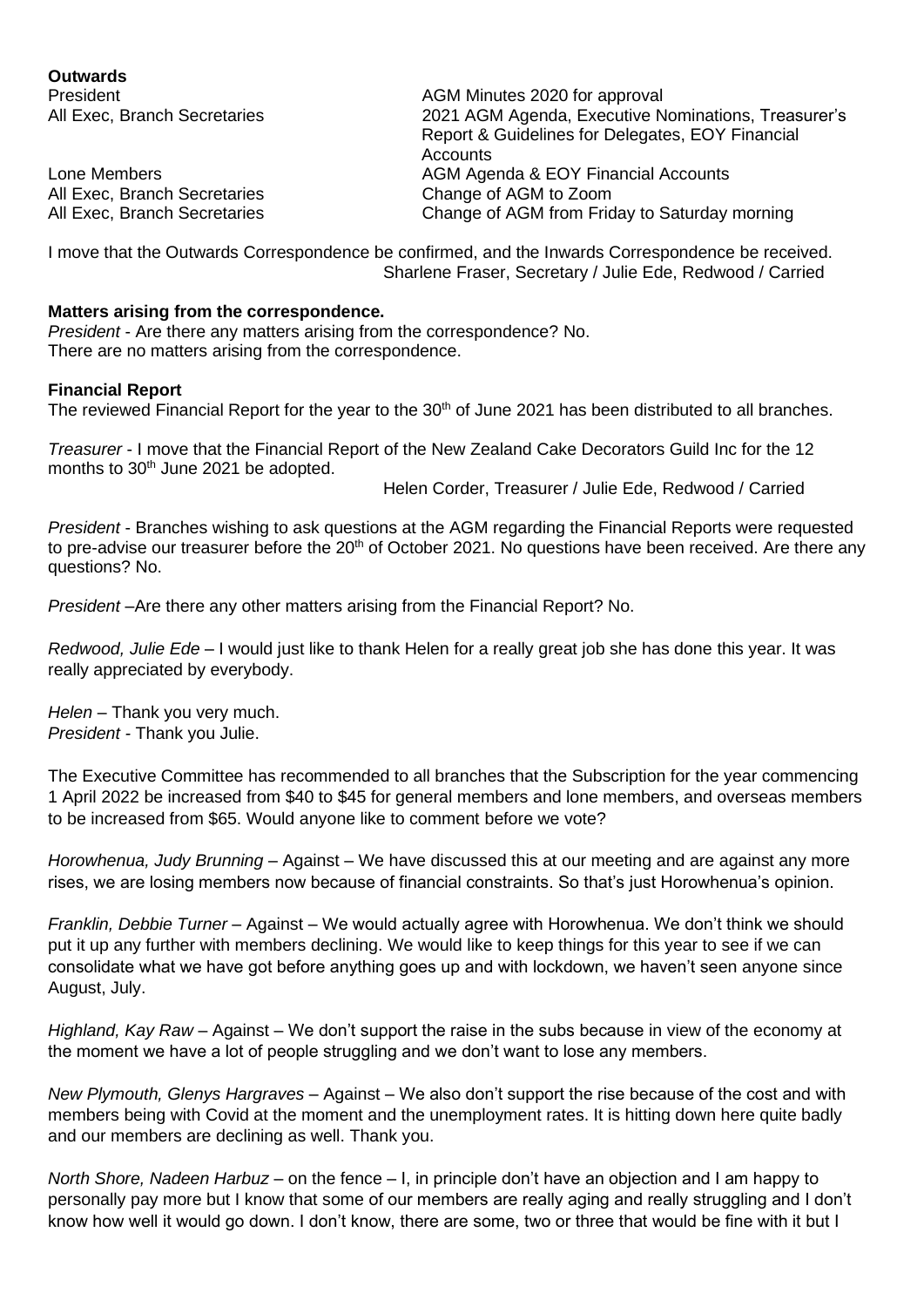think that some would really struggle. So, I don't know what to say about that, I do believe that the Guild needs the money. That's my opinion.

*North Canterbury, Sheryl Cridge* – Against – We don't support it either we have got dwindling memberships and most of them are older ladies they are struggling as it is.

*President* – Is there anybody that would like to speak for the increase? Ok. We will put it to the vote, you will be doing this on your screen.

Not everyone able voted before the polling disappeared from the screen. Helen relaunched the polling, all votes were cleared and everyone had another vote.

44% in favour, 48% Against, 8% Abstained. Not Carried.

*Central Otago, Judith Crosland* – What is the current subs at the moment?

*President* - \$40

According to the way you have voted the subs remain the same at \$40.

*Redwood, Julie Ede* - Michele, will they not go up \$1 this year anyway because was that not what decided at a previous conference that it went up \$1 every year anyway?

*President –* Shall we put that to the vote to put the subs up to \$41 from \$40?

*Redwood, Julie Ede* – That's what was agreed upon at previous ones.

*New Plymouth, Glenys Hargraves* – I though that had already been voted through. So if it has already been voted through we can't vote on it again.

*Redwood, Julie Ede* – So they just automatically put it up a \$1.

*Treasurer* – The AGM does need to actually confirm the increase each year even though it was a proposal many years ago. So, we will need to put the proposal that the subs be \$41 for the next year. I don't have a poll prepared for that so could people please vote by a show of hands.

*President* – Could you please raise your hand if you are in favour of raising the fees to \$41 for the coming year?

Please lower your hand. Those not in favour please raise your hand. Carried. The subs for the next year will be \$41.

Thank you. We will now move on to the President's Report.

#### **Presidents Report, 2021**

Michele Barnett presented her report and moved it be adopted (*included at the end of these minutes).* Michele Barnett, President / Jane Sparnon, Waitakere / Carried

### **Election of Officers**

#### **President**

*President* – As I am standing for President with the permission of the meeting I will now hand the Chair to Vice President Shona Ross.

All those in favour please raise hand those to the Contrary please raise hand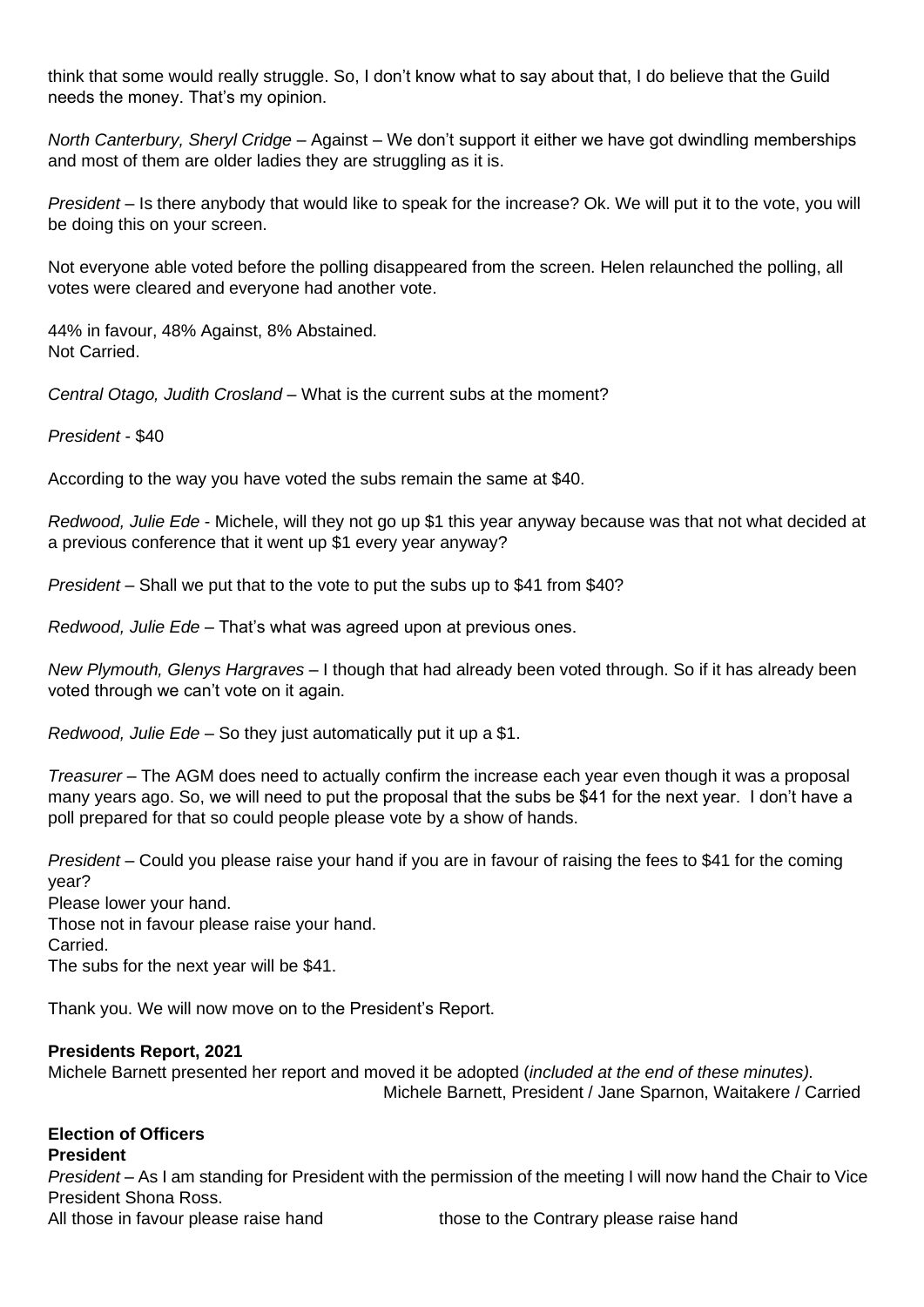Carried – please lower hand.

*Vice President* – I now declare the position of President to be vacant. There is one nomination for President, Michele Barnett, Tauranga. Who has done a brilliant job. There being no other nominations, I declare Michele Barnett elected President of the NZCDG Inc for 2022.

With the meetings permission I will now hand the chair back to Michele. All those in favour please raise hand those to the Contrary please raise hand Carried – please lower hand.

#### **Vice President / Secretary / Treasurer**

*President* – I now declare the positions of Vice President, Secretary and Treasurer to be vacant.

There is one nomination for Vice President, Shona Ross, Christchurch. There being no other nominations, I declare that Shona Ross elected Vice President of the NZCDG Inc for 2022.

There is one nomination for Secretary, Sharlene Fraser, Tauranga. There being no other nominations, I declare that Sharlene Fraser elected Secretary of the NZCDG Inc for 2022.

There is one nomination for Treasurer, Helen Corder, Tauranga. There being no other nominations, I declare that Helen Corder elected Treasurer of the NZCDG Inc for 2022.

#### **Committee**

*President* – I now declare the 3 Executive Committee positions to be vacant.

The nominations for Executive Committee are Sandra McSherry, Redwood, Frances Dalton-Hayward, Marlborough and Marrian McGonigal, Napier.

As there are no other nominations, I declare that Sandra McSherry, Frances Dalton-Hayward and Marrian McGonigal elected to the Committee positions for 2022.

Thank you to all those who made themselves available for election. Thank you ladies.

#### **Magazine Editors' Report**

*President* – I'd like to call on your Magazine Editor, Bonnie Henry, to present her Magazine Editor's report.

Bonnie Henry presented her report and moved her report be accepted. *(Included at the end of these minutes).* Bonnie Henry, Magazine Editor / Nadeen Harbuz, North Shore / Carried

*President* - Are there any questions for Bonnie. No.

As the Editor's contract will come to an end in the New Year the Executive Committee will be asking for expressions of interest in the Magazine Editor's position.

#### **Judges Co-ordinator's Report**

*President* – I'd now like to call on the Judges' Co-ordinator, Rosemary Ballard, to present her Report.

Rosemary Ballard presented her report and moved the report be accepted. *(Included at the end of these minutes).* Rosemary Ballard, Judges Co-ordinator / Karen August, Gisborne / Carried

*President* – As there has not been a Judges' meeting your Judges Co-ordinator for the moment is Rosemary Ballard.

Are there any questions for Rosemary? No

#### **General Business:**

**Plaque Title for 2022**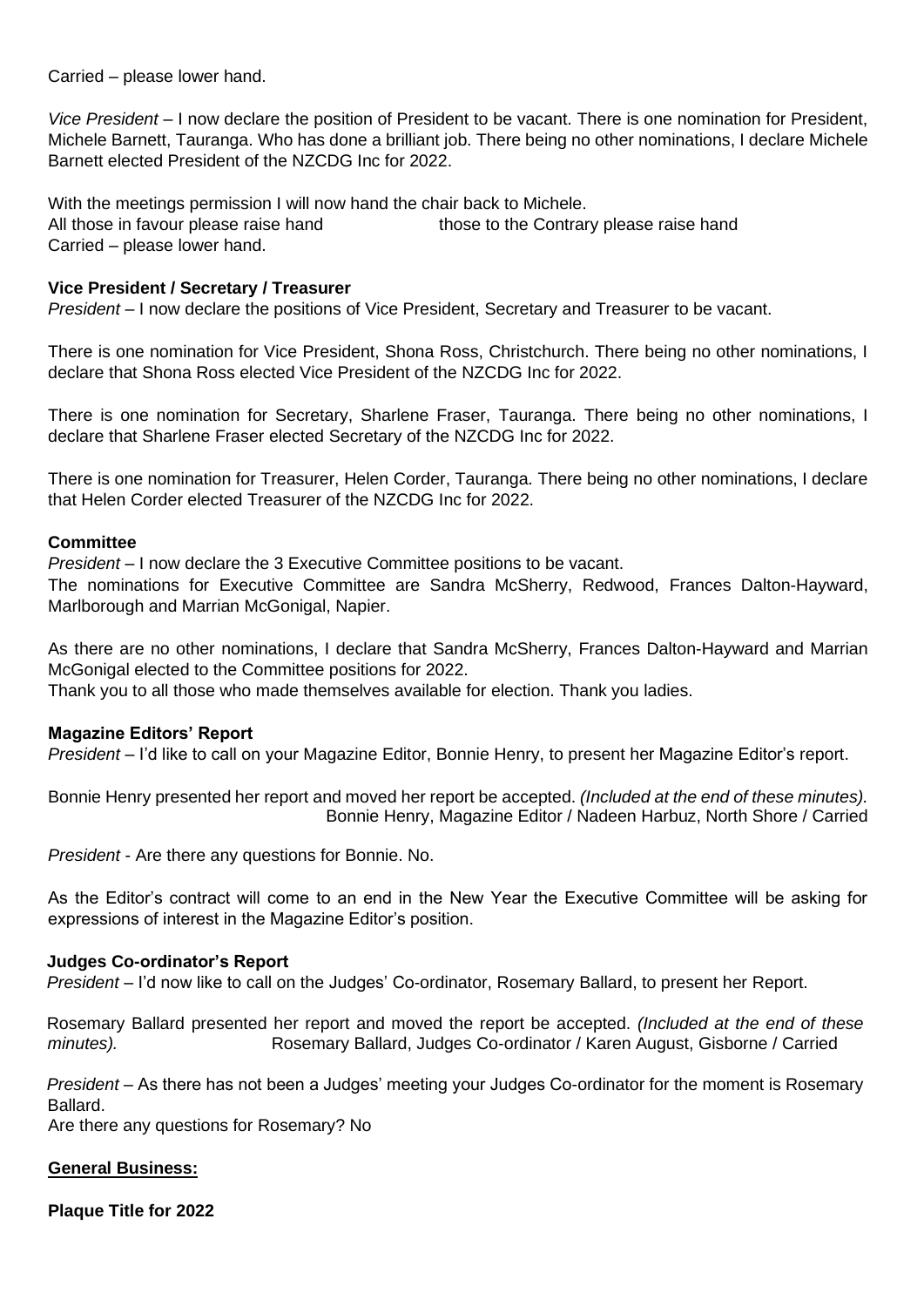*President* – The plaque title options for Alexandra 2022 are: Gold Mining Blossom Festival Rail Trail

Could the designated voting delegate only, please vote for branch choice when the box appears on your screen by clicking in the appropriate box and then click submit. Thank you.

I must say it is quite funny watching the polls on the screen while you are all voting.

The results are 33% for each of the three options, we have a 3-way tie. In cases like this the President has the casting vote. I declare that the Plaque Title for 2022 will be Rail Trail.

#### **Discussion Point:**

*President* – Napier, could you please present your Discussion Point.

*Marrian McGonigal, Napier* – The Napier members suggest, following the 2021 NZCDG Inc. Confer4ence, prizes for competitions be discontinued. Presentation of trophies to continue and competitors to be given a certificate to acknowledge their placing.

Rationale: with the present financial constraints it is very difficult to obtain sponsorship. This puts an added strain on the Executive.

This could also be applied to other competitions should the organising committees so choose.

*President* – Please think carefully before speaking as each Delegate (apart from the presenting Delegate) will be given the opportunity to speak only once to a discussion point, unless they are presenting new material.

We will hear from 3 for and 3 against.

For:

*Redwood, Julie Ede* – We wholeheartedly as a group agree with the discussion point. We think it is a good idea because this prize thing is getting a little out of hand.

*Central Otago, Judith Crosland* – We agree that there was just too many prizes and it was getting harder and harder to deal with.

*President* – Is there anyone else that would like to speak 'For' the discussion point? No.

#### Against

*Marlborough, Melva Robb* – We felt that is should be the choice of the individual who donated the trophy or the cup if they wished to donate a prize to go to that trophy. It should be up to the individual and not just say no to everything.

*Franklin, Debbie Turner* – We support Marlborough with that. It should be up to the person or the club who has donated the cup to say whether they have a prize for that or not.

*President* – May the Executive Committee make a comment at this point?

May we suggest an addition to Annex D of the Constitution, Policies and Practices under the Conference heading:

"That the presentation of prizes for the NZCDG Inc Conference competitions be at the discretion of the NZCDG Inc Executive Committee."

Rationale: Even with the financial constraints at the present time the Executive Committee did not find it difficult to obtain sponsorship this year. This may not be the case in the future therefore is should be at the discretion of the Executive at the time.

Right of Reply – Would Napier like to say anything further?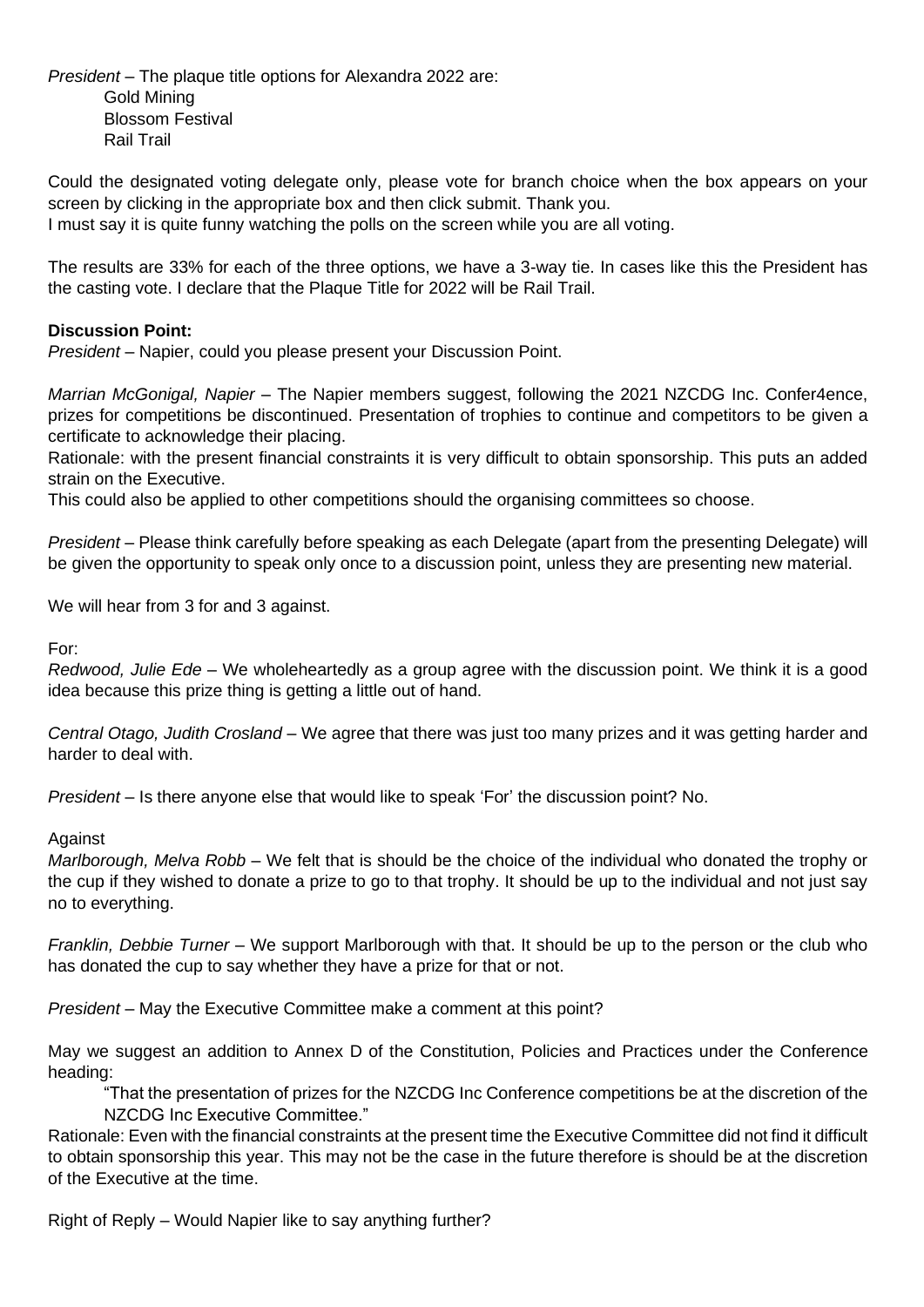*Waitakere, Jane Sparnon* – We would go along with that, if there was sponsorship available at the time then obviously to make use of that.

*President* – Anybody else like to say anything, if not, we will put it to a poll on the screen.

*Petone, Kelly Burton* – We are against it, we would like to put forward a suggestion that each guild throughout NZ donates a prize to go toward a section. So that there is an even spread so each quild only needs to come up with one or two prizes for each section and obviously come up with some sort of cap, of how much money you spend, or is sponsored from that area. Does that make sense?

*Wairarapa, Karen Roper* – We totally support what Petone just said, we believe that guilds could come up with prizes, it would definitely need to be capped.

*Franklin, Debbie Turner –* We would agree with that, what Petone has said and Wairarapa have said. Franklin would definitely agree with that.

*Tauranga, Jenny Thomas* – Hi, the Tauranga club would agree with that also. We already give a contribution towards one of the prizes.

*President* – I know for this year, the various clubs and individuals that donated trophies over the years were more than happy to provide some kind of sponsorship as a prize. That was no problem. And there was the odd club that is quite happy to do that as well. So, the idea is quite feasible.

*Highland, Kay Raw* – We are not in support of clubs providing prizes and that. We have to consider the distance that we have to fly and also a lot of the things that the prizewinner's have got are not that useful to that person. We have had a few comments about that within our club.

*Redwood, Julie Ede* – May we clarify this part or maybe you can clarify. Are we talking about the prizes just for the trophies or for the trophies and the competition.

*President* – We are talking about the competition, conference competition no other competition.

*Redwood, Julie Ede* – Prizes for if you enter the flower and all the rest of it. Or is it just the prizes for the cups and trophies?

*President* – It's the 1<sup>st</sup>, 2<sup>nd</sup> and 3<sup>rd</sup> prizes in each section of the competition.

*Redwood, Julie Ede* – Righto, that's clarified it a wee bit, thanks Michele. I find the fact that maybe just the 1st prize should get something not 2<sup>nd</sup> and 3<sup>rd</sup>. As people have said there are lots that people don't want that they are getting. And for the competition for the flowers and the cakes they don't pay an entry fee or anything so really why do you expect a prize back for it? A certificate and a trophy is fine. Everywhere else you pay an entry fee to get into a competition and therefore you expect to get something for 1<sup>st</sup>, 2<sup>nd</sup> and 3<sup>rd</sup>. But we don't charge. I just think that sometimes those extra costs are actually putting people off. That's just the opinion of myself and my group, I wouldn't talk on my own. It is my personal and my groups decision. Thank you for listening.

*Whangarei, Dorothy White* – I am just going to comment about what the prizes are, I realise that some things are not useful. They could just be a voucher and then people could go and get what they want with it. It doesn't have to be anything huge.

*President* – Correct. And, in reality, that was what was going to happen this year. It was going to be money or vouchers.

Does anybody else wish to speak, and we will put this to a vote.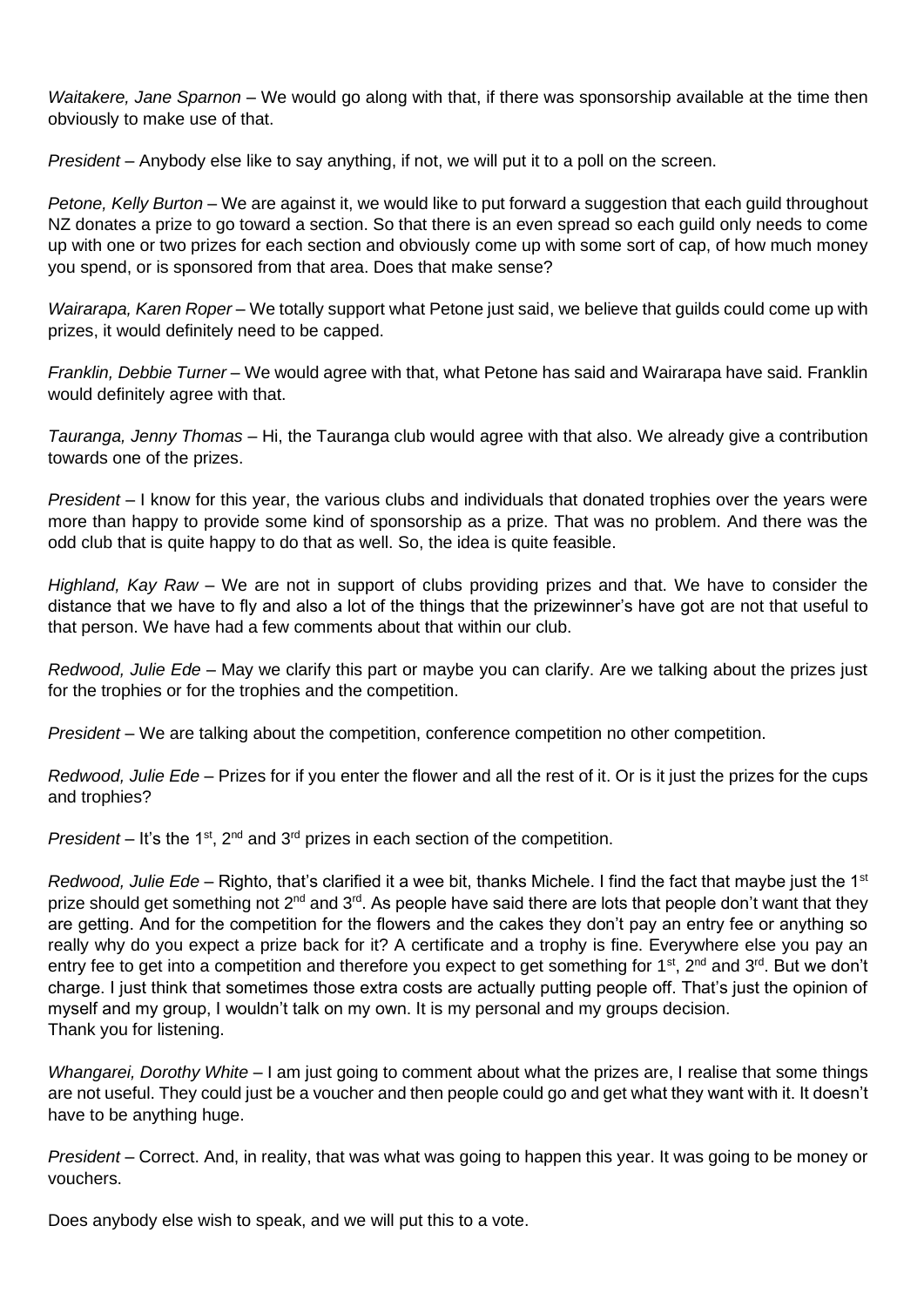Helen will put the poll up, it will be Status Quo, Agree with Napier or Addition to the Annex (which is up to the discretion of the Committee at the time).

79% Addition to Annex D, at the discretion of the Executive Committee. Carried

#### **Conference Venue 2023**

*President* – Are there any branches wishing to host Conference in 2023? Don't all hold you hands up at once.

*Treasurer* - North Island remember.

*Napier, Marrian McGonigal* – Yes, we would like to, we have had an extensive talk about it with our club and we would like to put our hands forward and say we would like to with the Executive's input and everybody else and we think we can do it. Napier would like to host 2023 in Napier.

*President* – Would anybody else like to put their hand up? Napier it is! Thank you Napier, that was easy.

*Napier, Bonnie Henry* – Oh gosh, we've got some hard work ahead of us.

*Napier, Marrian McGonigal* – We have.

#### **Open Forum for discussion:**

*President* – Any financial member, or any member of the NZCDG may speak at this time. It doesn't just have to be your delegate. As long as it is new material presented on any subject.

*Whangarei, Dorothy White* – I am just wondering why the Exec didn't replace the Exec member that had stood, that was voted on and then stood down? Why did they not replace that person as the Constitution that we should have had 3 committee members and we didn't have 3 committee members?

*President –* We didn't feel we needed another committee member at the time. So, we just left it with who we had.

*Whangerei, Dorothy White* – Why should that be when legally you know, according to the rules, we should have had another person. Should that not have gone the members?

*President* – I don't believe that legally we have to have 7.

*Whangarei, Dorothy White* – I think you'll find the constitution does say that we should have, it does list all of the Exec, like the President, Secretary, Treasurer, Vice President and then it says 3 committee members. And we have only had two. I'm just coming from the point of view of I'm involved with another group and they have had, and they were supposed to have 3 members and they only had 2. No sorry, they were supposed to have 4 members and they only had 3. And it's turned to custard because there wasn't another voice. And I am not saying our Exec has turned to custard, I'm just meaning this is what can happen. And it's like those who were the 3 of them that all banded together and made some very bad decisions. And I would hate that to happen because people got over-ruled. The more voices we have the better it is.

*President* – I'm just reading the Constitution at the moment.

*Frances Dalton-Hayward, Exec member* – Can I comment Michele?

*President* – Yes

*Frances Dalton-Hayward, Exec member* – From a practical point of view the committee were able to redistribute the tasks that were involved and we managed in the first instance, with that.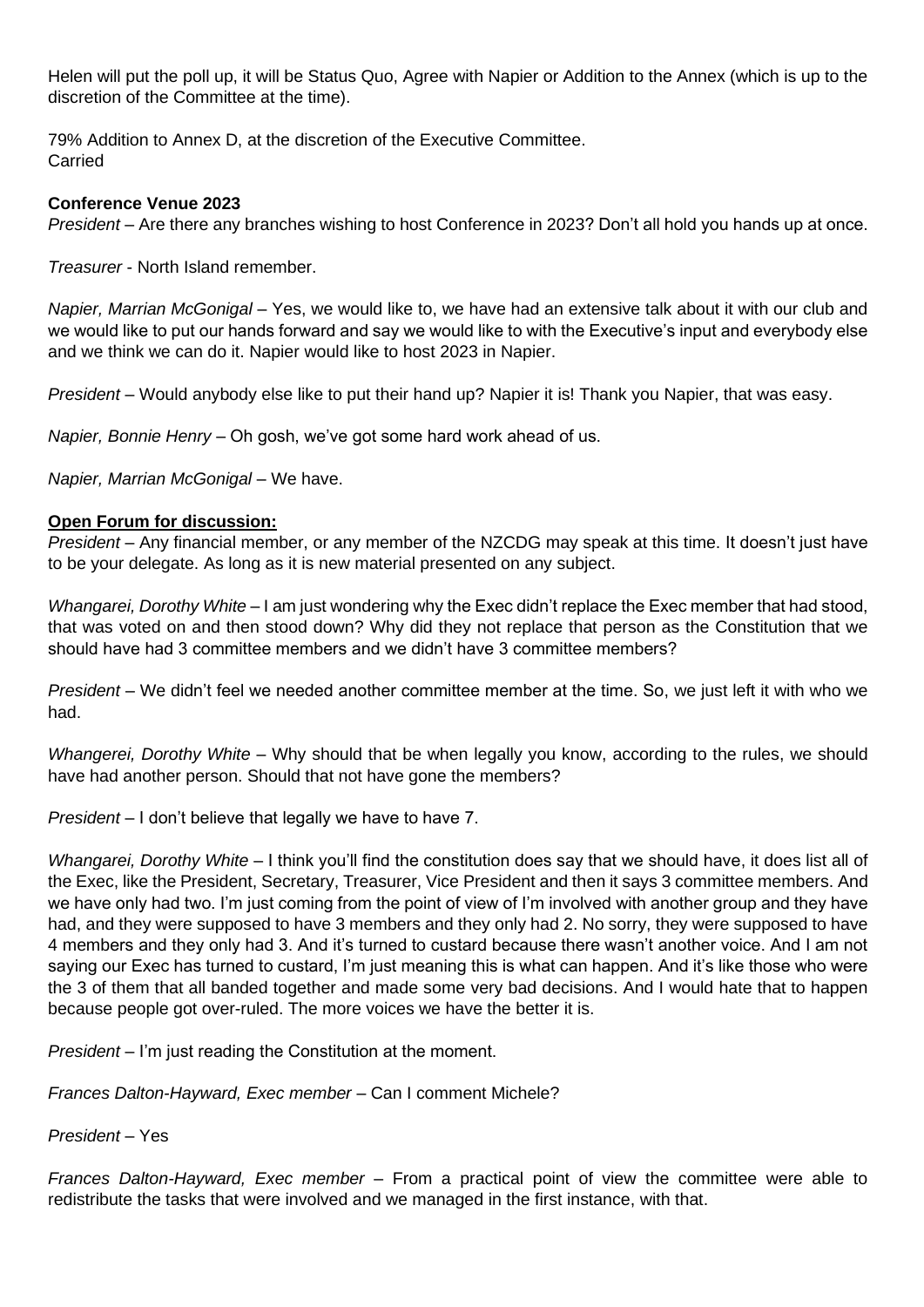*President* – That is correct Frances. But also, looking at this Dorothy and I do apologise, you are correct there isn't or doesn't appear to be any provision in there.

*Redwood, Julie Ede* – Michele, Item G

*President* – Item G

*Redwood, Julie Ede* – Under Administration, The Exec committee shall have the power to fill any vacancy. Any officer so appointed shall hold office only until the next AGM, when the normal nomination procedure can be applied. So, if one does step down you can or you cannot. You don't have to do it.

*President* – I suppose you can read that both ways.

*Redwood, Julie Ede* – That's what it was intended while it was put in there.

*Napier, Sandra Angove* – Can I please go back in history, we have had the situation in the past of a committee member resigning at about the April meeting and they were not replaced because we were able to redistribute the responsibilities. We also had a committee member die and again was not replaced. Any vote for anything on any committee must be half plus one. So, if you have 4 votes it's legally carried. And that's the way it's been in the past, we have chosen not to get somebody on, especially when it was after the June meeting and really only had 2 more meetings before conference. The responsibilities were set out amongst the 6 of us and the conference ran perfectly well. So, you are quite within your legal rights not to appoint somebody.

*President* – Thank you. Maybe this is something that can be readdressed in the rewrite of the constitution so it is very very clear. Rest assured that if we had voting issues on the committee, we would have filled that position very very quickly and if we did require somebody else, we would also have filled that position quickly. Thank you, Dorothy.

Yes, Debbie.

*Franklin, Debbie Turner* – Franklin would like to know if the competition flower, if you can confirm that the according to the Constitution for the 2022 conference, we will be returning to having a single flower as per the constitution that says a single flower, Annex C?

President – I have actually went back and researched right from day dot on the flowers and it is, I suppose it is open to interpretation. It is a single variety of flower but yes I can confirm for next year it will just be one single flower.

Ok. Thank you, Debbie. Any other questions, comments? No. Thank you for raising of those points ladies. I beg your pardon, Kelly of Petone.

*Petone, Kelly Burton* – Hi, so I was thinking, one thing I have been hearing in today's meeting is in regards to dwindling numbers of members and I am wondering if this is a good time now to check in with our members, there is over 500, doing some sort of survey, just to A; check in with what they think the direction of the NZ Guild could be going, what things they need on their website, because the reality is it's quite a different world now, when it comes to cake decorating, because we're up against things like YouTube videos and all sorts of things on social media were its really easy for them look into cake decorating. So, it's a matter of trying to work out how we can sell ourselves against those things. And obviously I've got quite a few ideas in regards to that, purely because my background is communications/marketing. I think it might be timely maybe the NZ Guild to perhaps look at surveys and methods to find out what they think and their peers and their friends need, what's holding people back from coming along to Guild nights. I know a lot of us probably haven't got strong ideas on that so it's a matter of working out how we can help each other really.

President - Thank you Kelly. And I will certainly be in contact to discuss some of your ideas and same with anybody else that has any ideas that we can pass on to guilds, please contact either myself or anybody on the national exec and we can distribute everybody's ideas to keep our organization going.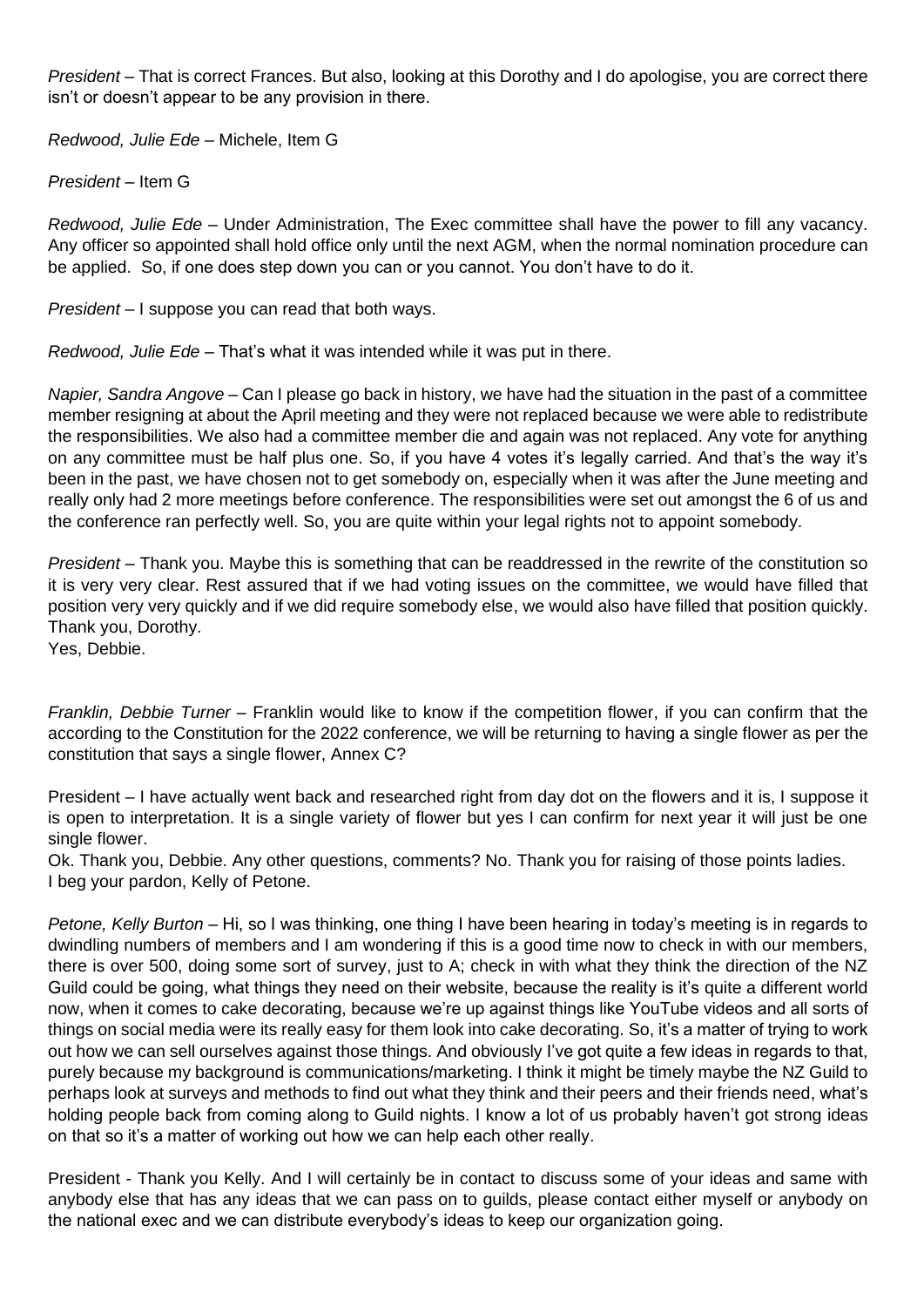Are there any other questions? Comments that anybody would like to put forward? No.

If there is no further business, I now declare the 25<sup>th</sup> Annual Meeting of the New Zealand Cake Decorators Guild Incorporated closed at 11.35am.

#### **The next Annual General Meeting will be held in Alexandra, Central Otago on Friday 4th November 2022.**

Thank you all for your attendance.

These Minutes are yet to be confirmed. Approval for distribution is given.

Michele Barnett President New Zealand Cake Decorators Guild Inc.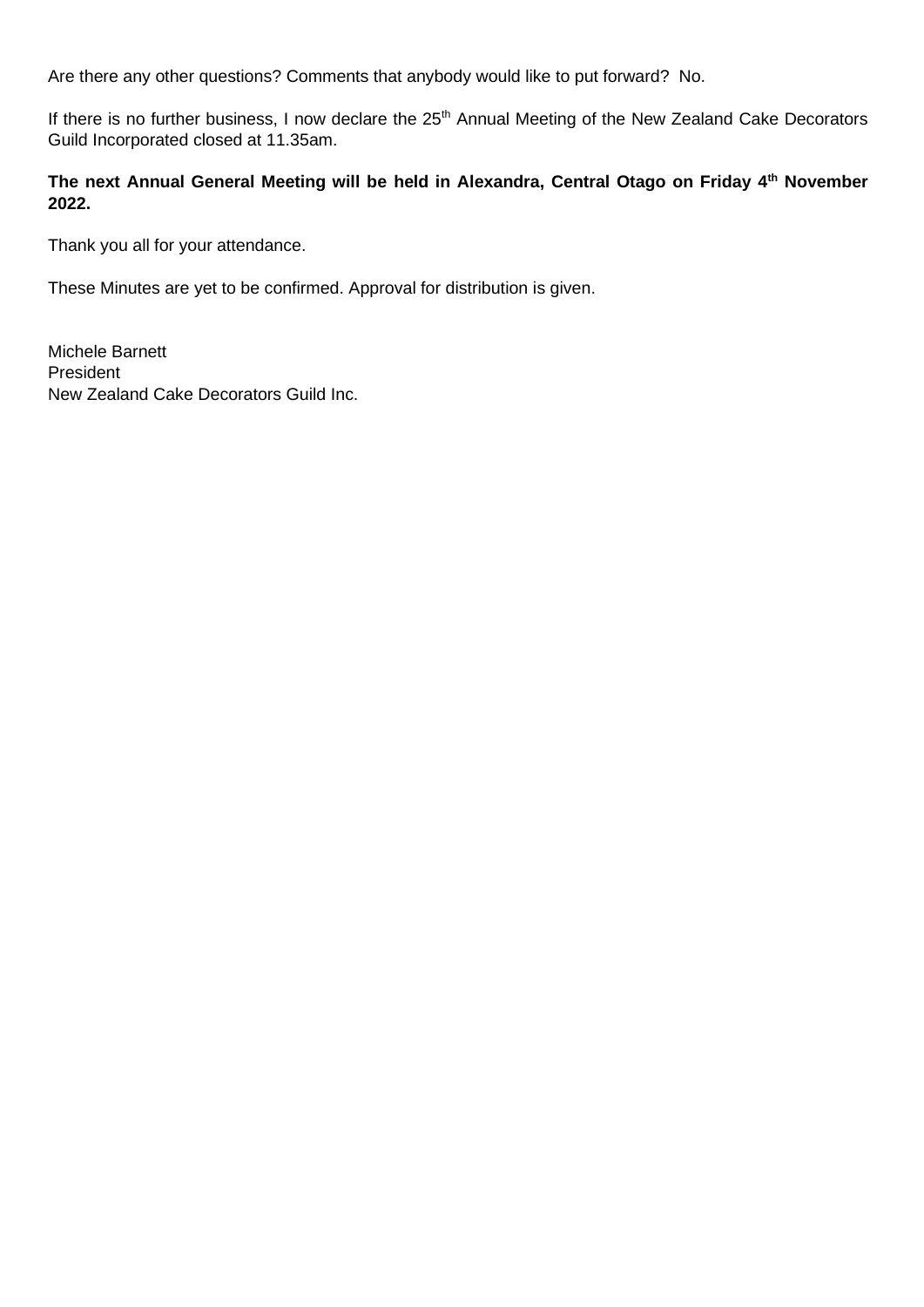#### **Presidents Report 2021**

Once again Covid-19 has posed us some problems. Due to the level and travel restrictions Taupo 2021 Conference has had to be cancelled and here we are on zoom. Many thanks to everyone present agreeing to change the day and time. Hopefully we were correct in thinking this might be more suitable for the majority under the circumstances.

The previous Executive worked hard with Wairakei Resort to secure a contract for 2021 that protected our organisation. On behalf of all members we wish to thank you for your efforts and can report that we have been refunded the total deposit amounts paid to Wairakei. No cancellation fees were paid by our members for accommodation either and we thank Wairakei for working with us to achieve this.

Taupo branch, it has been a pleasure to work with you, thank you for all your hard work over the last two years (in reality is has probably been three). Who would of thought we would be in this situation again, your Conference would have been a fabulous, fun weekend for all.

2021 Demonstrators, Penny Trim, Florinda Pereira, Christine Cecil, Sarah Sare and Sharon Wee. Thank you, ladies for the time and energy you will have put into your demonstrations. We all know how much work goes into a single demonstration let alone multiple demos at a Conference. It saddens me that we have not been able to see your demos this year as I'm pretty confident they will have been awesome. All is not lost though as the 2023 demonstrator option will be offered to you in the first instance.

On behalf of all members thank you to those who offered sponsorship for Taupo Conference, it is very much appreciated and hopefully this can be transferred to next Conference. A big thank you to Sandra Boston from Kiwi Cakes, your support year in and year out for our club is unwavering. Hopefully our members will show their support by supporting your business.

Also, a big thank you to those who were able and chose to donate a portion of their conference registration to the Guild. A special thank you to the member who donated their entire registration fee. All the donations are very much appreciated.

Your Executive Committee have had all meetings this year via Zoom. This has worked well for us and we are happy to continue holding the majority of meetings this way but ideally at least one meeting, preferably in Central Otago, would be extremely helpful next year. There is something to be said for doing things face to face.

Our membership stands at 528, including 8 life members and 3 international members. Waitakere is our largest branch with 51 members followed by Nelson with 37. Tauranga and Petone are not far behind with 35 and 32 respectively. If you wish to grow your branch, have a chat to their committee members and see if they are doing something that your branch may be able to replicate, maybe invite them to demonstrate. Promotional funding is still available, although greatly reduced.

Thanks to the Tauranga members (and a couple of Napier members on one occasion) who dropped by and helped to pack our magazines. A fun time has been had by all helped along with a wine or two, plenty of gossip and a load of laughs. We're happy to continue to do this to reduce our expenses but the day will come when we have to seriously look at digitising our magazine.

Many thanks to Bonnie Henry, our magazine editor. Bonnie you are amazing, your dedication, professionalism and calmness, it doesn't seem matter what is going on in your life you manage to get our magazine to the printers pretty much on time. Members keep the articles and photos coming so we can continue to keep up with what you are doing. Another integral part of the team are our proof readers, thank you for the wonderful job you do.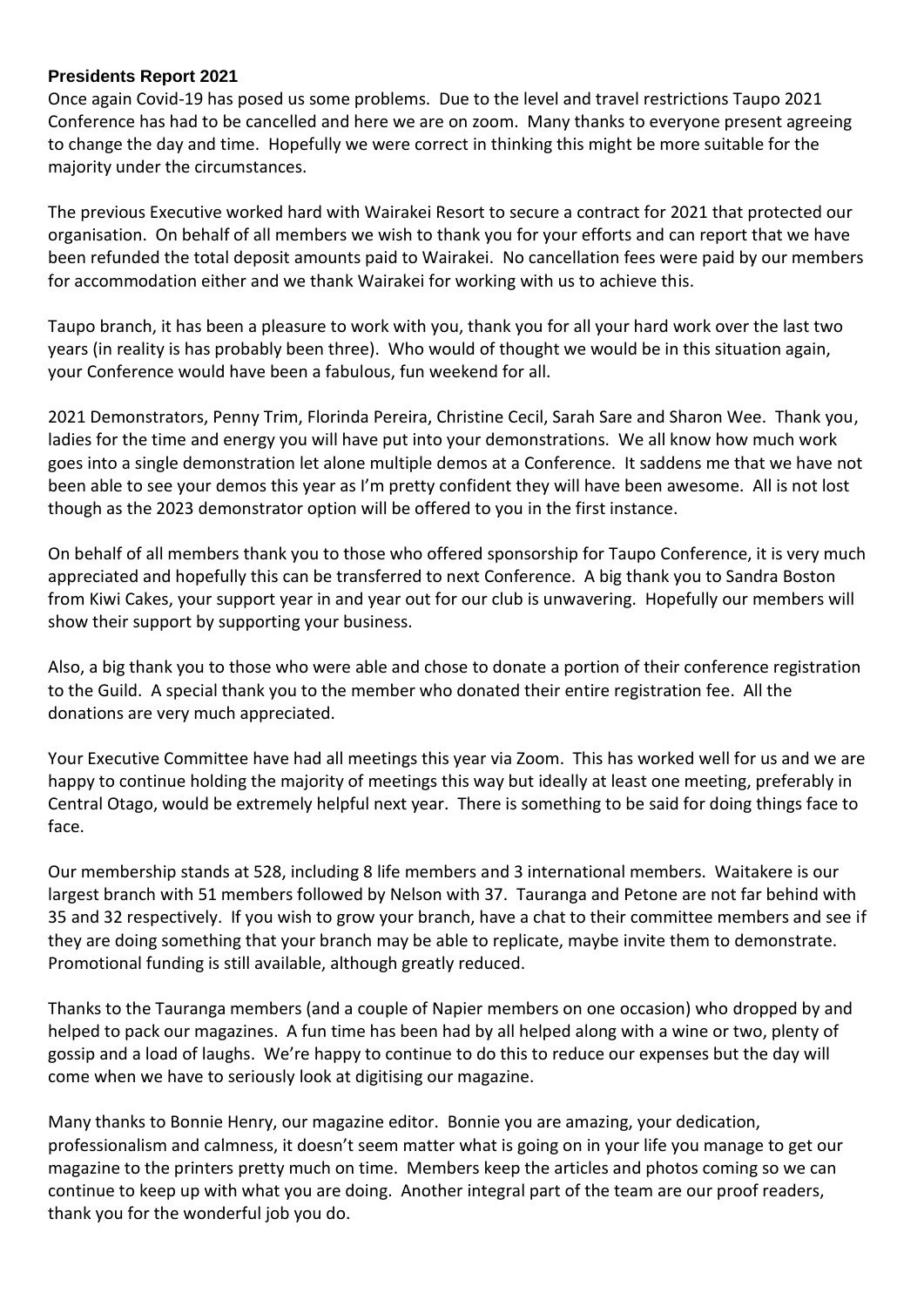Continuing to look after our IT needs, website and facebook are Heidi Dunning and Christine Cecil. Thank you for your support and last minute updates on the web and facebook. Covid has given us all a fair amount of last minute stress and Heidi and Christine have very quickly put up information to try and keep you all informed.

The Constitution Sub-Committee hopes to have a draft Constitution and report to the Executive Committee later this year and in early 2022 have a draft circulated to all branches for feedback. Bonnie Henry, Helen Corder, Jane Sparnon, Dorothy White and Bev Carter, many thanks for fitting this task into your busy lives and we look forward to seeing the first draft.

Executive Committee Shona Ross, Sharlene Fraser, Helen Corder, Frances Dalton-Hayward, Sandra McSherry – you are the most amazing group of people I've ever worked with. I thank you sincerely for supporting me, I truly could not have done this job without you, I'm excited to have Marrian McGonigal join us and look forward to working with you all again for the next year.

On behalf of the Executive Committee, I would also like to thank all members for supporting us over the last year and giving us your continued support for the next.

Have a Happy Christmas everyone, stay safe and I look forward to a new 'normal' and a Conference in 2022.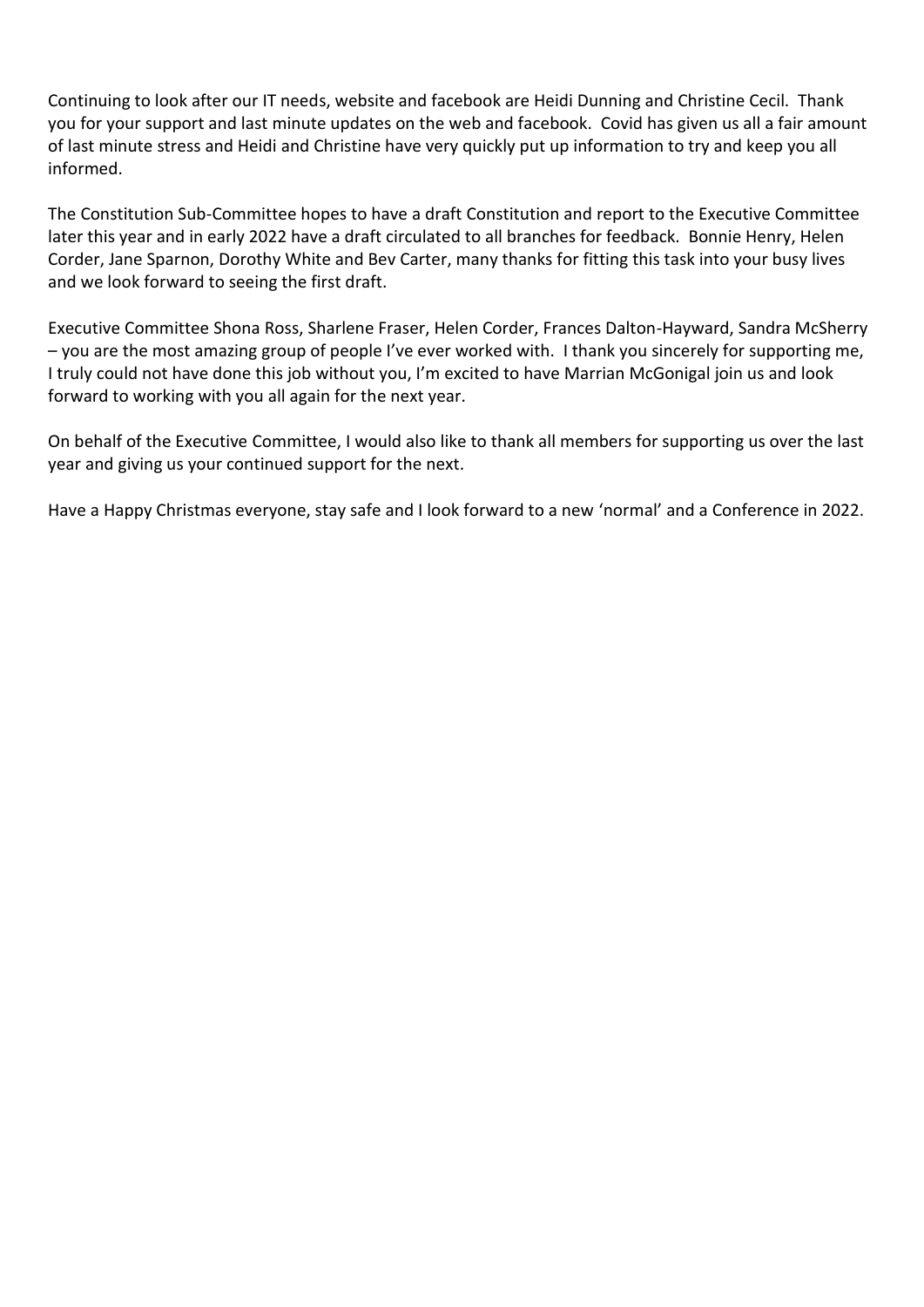#### **Magazine Editor Report 2021**

Good morning.

Fortunately, in this another Covid-19 challenging year, each magazine issue has been distributed to members as hard copy, the method favoured by many members.

Cost cutting reduced each magazine to 44 pages. It might be thought to be not too difficult a task to fill the magazine, but fewer pages still present a challenge.

With no demonstration notes from the cancelled 2020 conference, fewer demonstration days and few contributions from members, blank pages remain to be filled. Please keep this in mind when working on your projects; think about how you can share the information with others, no matter how simple you feel it to be.

On a positive note, the branch news continues to be shared. Two or three branches have contributed regularly with Horowhenua being the most consistent contributor with news for each of the four issues. Thank you, Horowhenua.

Thank you, Frances Dalton-Hayward, the Magazine Liaison, Lois Diaper and Sandra Angove the proofreaders, for your valued work with the magazine.

Thank you, members. It is appreciated when you forward your news, articles, photos, everyday member and demonstration notes for the magazine, not just any magazine, but **your** magazine.

Thank you

Bonnie Henry Magazine Editor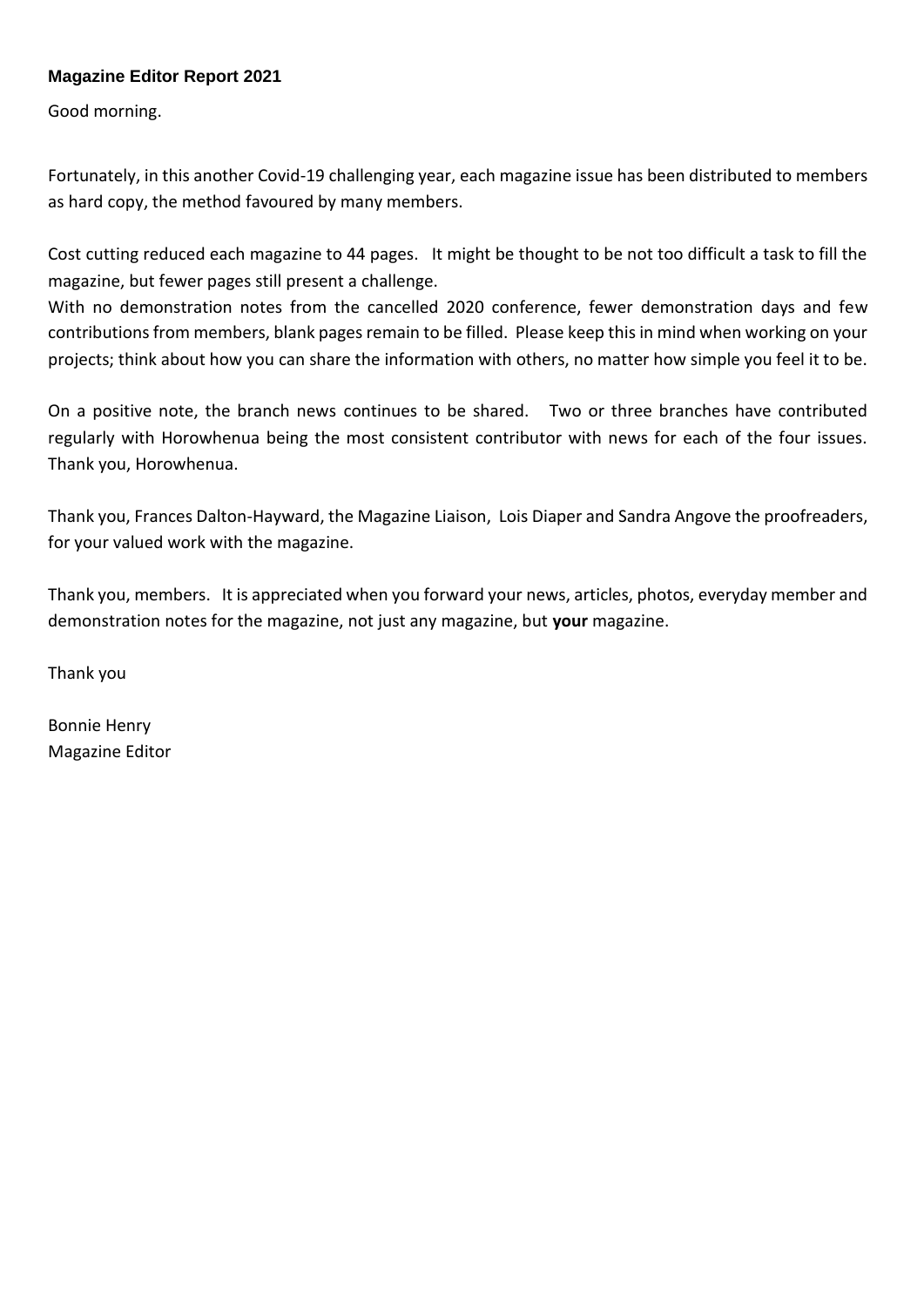#### **NZCDG Inc. Judges Coordinators Report November 2021**

This year has had a lot of lows but also some highs. Planned Judges upskilling booked for September has had to be postponed due to our dear not friend Covid. Also, the planned Stewards course has been postponed again.

I feel it is better to train the Stewards immediately prior to a competition so they are able to put their training to practical use. This would serve to lock the theory and practical into place for them. We have left the deposit with the venue for the Judges Upskilling so we can confirm a booking with them in the New Year.

The highlight of the year was the Combined Wellington Guilds show in May. Once again beautifully presented by the Show Committee. The thing the Judges commented on was the very high standard of the entries. This makes our job harder but we enjoy a challenge. A large number in the Junior section with entries from a Palmerston North School was pleasing to see.

This year we sadly have accepted resignations from Jennifer Batcheldor and Beryl Madsen-Reis due to health problems. Thankyou both for your valuable contributions over the years.

You will be sorely missed. I hope you will continue your association with the Judges in an advisory capacity. A huge vote of thanks must go to Mel from Cake and Sugar Art, Invercargill for her continued support of the Judges. It is very much appreciated.

Thanks also to Bakels for donating product for our upskilling.

Sandra McSherry has been a good support as Judges Liaison. Her communication has been appreciated. Having a Messenger Group has meant that the Judges have been able to keep in close contact through the year. This has been valuable to us all.

I look forward to next year being a positive one and we will be able to complete the training for the Stewards and the Judges upskilling.

We are sorry that Taupo has had to be cancelled but support the Executive decision. We look forward to lots of entries in Alexandra next year.

Have an enjoyable Christmas and a safe New Year.

Rosemary Ballard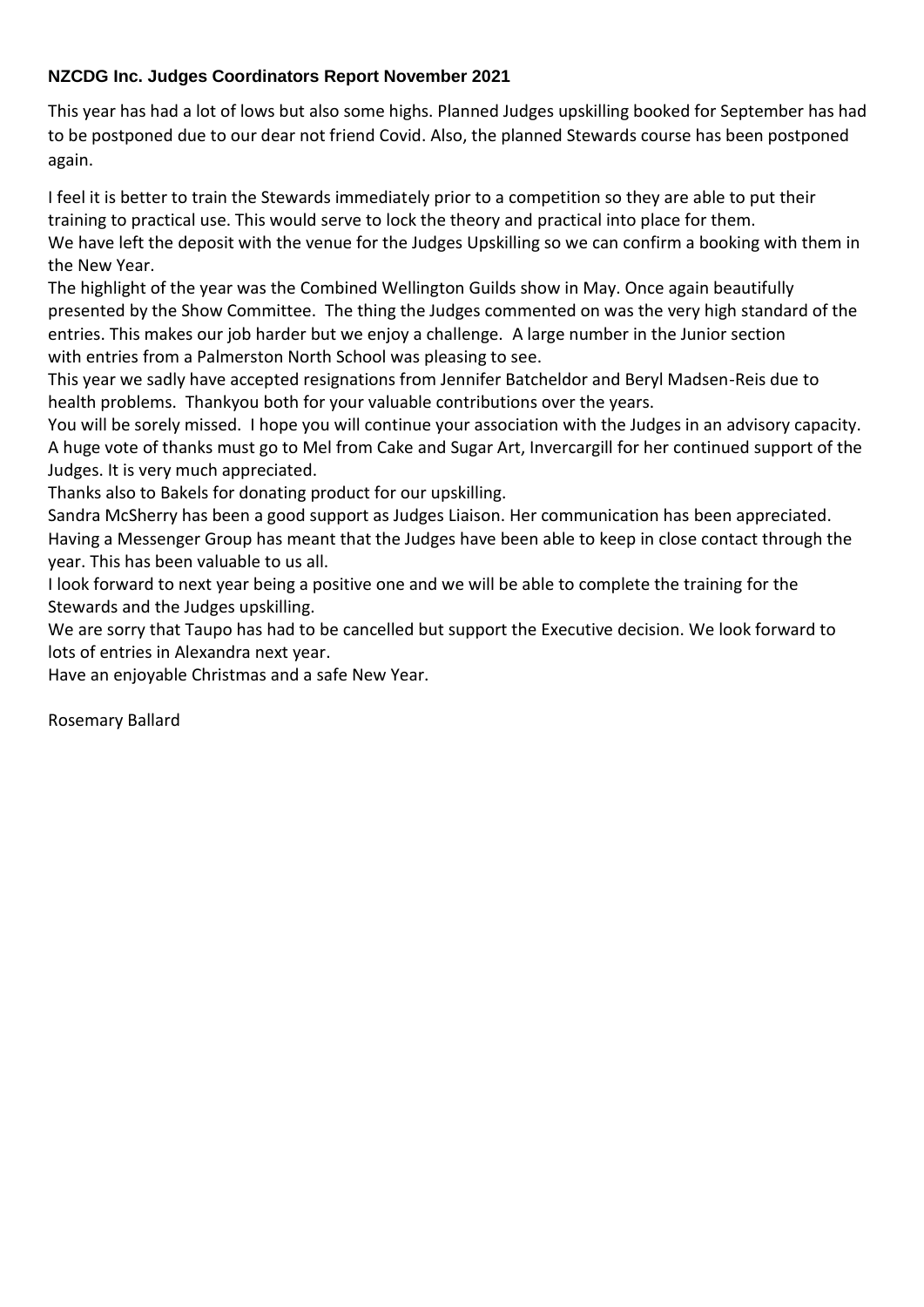## *New Zealand Cake Decorators Guild Inc.*

**Treasurer:** Waihi 3681

Helen Corder email: treasurer@nzcakeguild.org.nz 40 Kelly Road phone: 027 4247960 or RD 1 07 8638360



11th September 2021

#### To: All Branches, Executive Committee & Lone Members

Included with this letter is a copy of the Annual Financial Report of the New Zealand Cake Decorators Guild Incorporated for the Financial Year ending 30<sup>th</sup> June 2021, which includes the Reviewer's Report.

Please take the time to discuss this report with your Committee and members prior to your delegates attending the AGM, and ensure that your delegates have a copy with them at the AGM for reference.

Expenses have been reviewed this year and savings made wherever possible, for example the magazines are no longer flow wrapped, as the cost for this had crept up over the years, instead a small group of Tauranga members envelope them for postage, the savings will amount to around \$1000 per year. The Guild's Xero Accounting package subscription has been changed, saving approx. \$450 per year, and this year's Review was also achieved at a significant saving. All Executive Committee Meetings have been held by Zoom and this will continue for the majority of meetings, however the Executive Committee believe that it would be preferable to meet in person occasionally.

On the Income side, we are no longer able to rely on advertiser support to contribute significantly to magazine costs. Membership has again declined in the Financial Year, meaning that Administrative and Operating costs are spread across a smaller number of members.

I have prepared an estimate of the expenses that the Subscriptions for the upcoming year will need to cover, amounts are GST Inclusive:

| <b>Magazine Print</b>                     | 9100   | Current year +5%                   |
|-------------------------------------------|--------|------------------------------------|
| <b>Printed Envelopes</b>                  | 1325   | Current year +5%                   |
| <b>Magazine Postage</b>                   | 2600   | Current year +5%                   |
| <b>Accountant Annual Review</b>           | 600    | Current year +5%                   |
| Xero Accounting Programme 1 year          | 290    |                                    |
| Microsoft 360 Annual Software Fee         | 345    |                                    |
| <b>Website Hosting Annual Fee</b>         | 200    |                                    |
| <b>Equipment Replacement Reserve</b>      | 1000   |                                    |
| <b>Executive Committee Meeting Travel</b> | 1850   | 1 in person meeting, rest by Zoom  |
| Zoom Annual Licence Fee                   | 250    |                                    |
| Promotional Funding, Branches             | 900    | this is the cap set for 21/22 year |
| Promo Competitions (Judges Travel)        | 1200   | this is the cap set for 21/22 year |
| <b>Public Liability Insurance</b>         | 650    | Current year +5%                   |
| Sundry                                    | 670    | Current year +5%                   |
|                                           | 20.980 |                                    |

Dividing the total by an estimate of 500 members is \$42 per member. This however gives no margin for additional costs that might occur, or a shortfall in income, e.g. lower membership numbers. Therefore, the Executive Committee believe it is prudent to recommend that the Membership Subscription for the 2022/2023 year be \$45, and the Overseas Subscription be \$65.

I welcome your questions on the Financial Statements at any time. Should your Branch have a question that you wish to ask at the AGM, I would appreciate if you could pre-advise the question to me by 20<sup>th</sup> October, this will ensure that I can undertake any necessary research so that a comprehensive answer can be provided at the AGM.